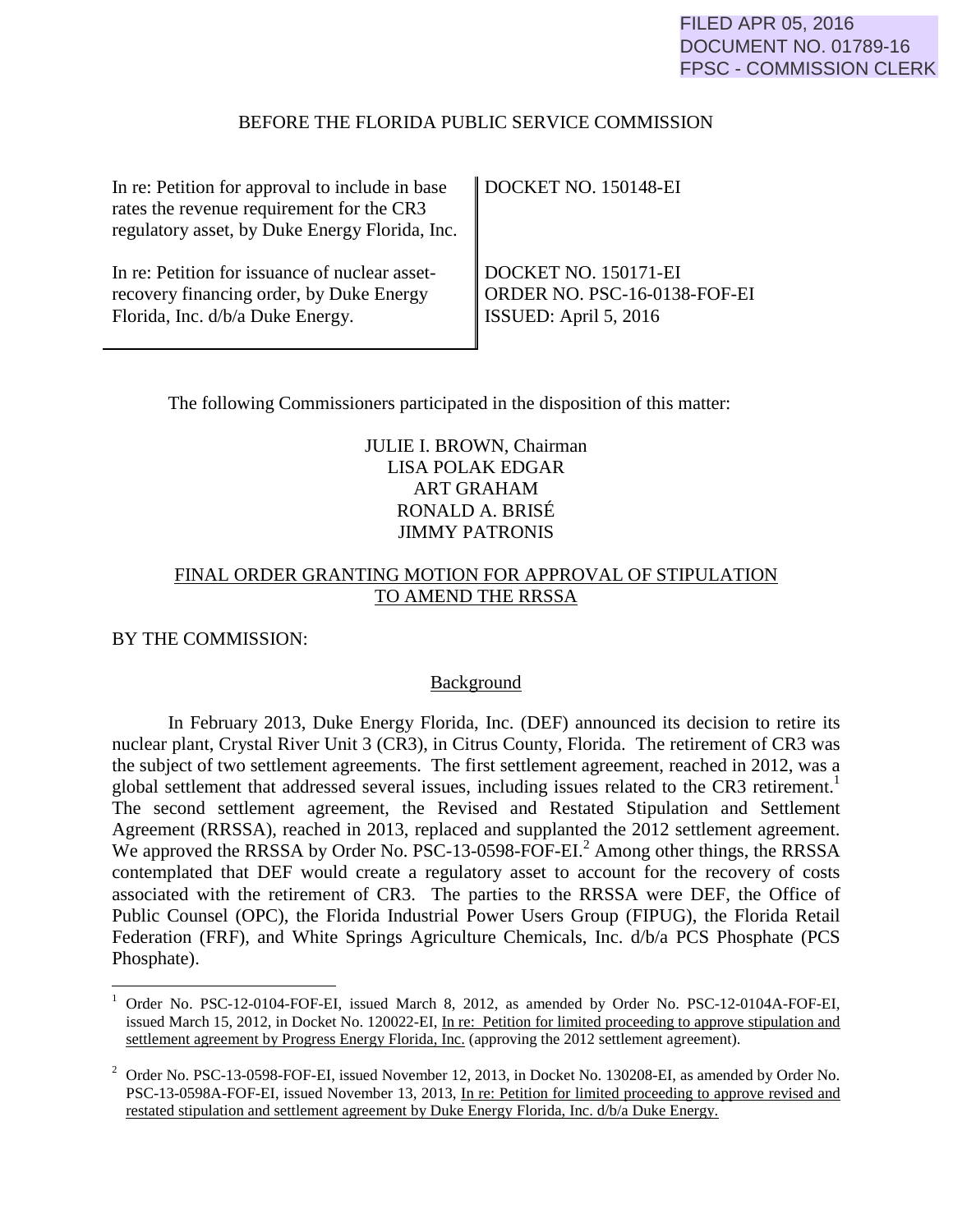#### Docket No. 150148-EI – CR3 Regulatory Asset

 On May 22, 2015, pursuant to Sections 366.04 and 366.05, Florida Statutes (F.S.), DEF filed its Petition for Approval to Include in Base Rates the Revenue Requirement for the Crystal River Unit 3 Regulatory Asset (CR3 Regulatory Asset Petition), along with supporting testimony and exhibits. DEF intended its petition to be the first step in the securitization process, authorized by Section 366.95, F.S.

#### Docket No. 150171-EI – Financing Order

 On July 27, 2015, pursuant to Sections 366.04, 366.05, and 366.95, F.S., and consistent with the RRSSA and its CR3 Regulatory Asset Petition, DEF filed its Petition for Issuance of a Nuclear Asset-Recovery Financing Order (Financing Order Petition), along with supporting testimony and exhibits, requesting that this Commission issue a financing order to permit DEF to securitize certain costs, including the CR3 Regulatory Asset value as outlined in its CR3 Regulatory Asset Petition filed in Docket No. 150148-EI.

#### Consolidation of Dockets

 Along with its Financing Order Petition, DEF also filed a Motion to Consolidate, requesting that its CR3 Regulatory Asset Petition and Financing Order Petition be consolidated pursuant to Rule 28-106.108, Florida Administrative Code (F.A.C.). By Order No. PSC-15- 0327-PCO-EI, issued on August 13, 2015, we consolidated Docket Nos. 150148-EI and 150171- EI into Docket No. 150171-EI.

#### First RRSSA Amendment

 On August 31, 2015, DEF filed a Motion for Approval of Stipulation, requesting that we approve the proposed Stipulation reached by the parties to amend the RRSSA. The proposed Stipulation was intended to resolve the CR3 Regulatory Asset-related issues in Docket No. 150148-EI to ensure that the financing order issued in Docket No. 150171-EI would be consistent with the RRSSA.

 By Order No. PSC-15-0465-S-EI, issued October 14, 2015, we granted DEF's Motion for Approval of Stipulation and found that the RRSSA, as amended, was in the public interest.

#### Financing Order

 By Order No. PSC-15-0537-FOF-EI (Financing Order), issued November 19, 2015, in these dockets, we approved DEF's Financing Order Petition, subject to the terms set forth in the body of the Financing Order. The Financing Order permits DEF to securitize certain costs, including the CR3 Regulatory Asset value as outlined in its CR3 Regulatory Asset Petition filed in Docket No. 150148-EI.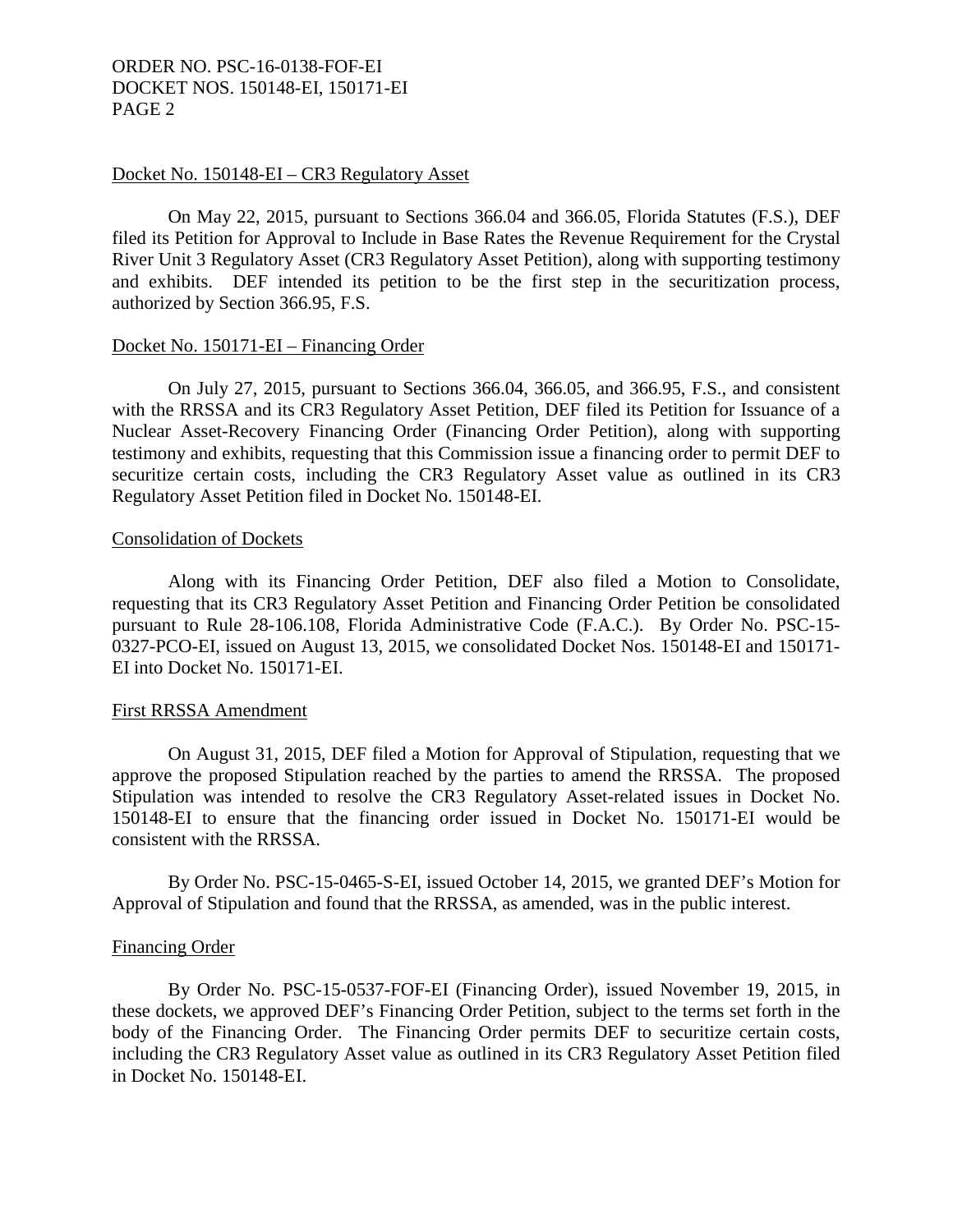#### Motion for Approval of Second RRSSA Amendment

 On March 9, 2016, DEF filed a Motion for Approval of Stipulation to Amend the RRSSA (Second RRSSA Amendment), as reflected in Exhibit 1 to the Stipulation. All parties to the RRSSA, including DEF, OPC, PCS Phosphate, FRF, and FIPUG, are signatories to the Second RRSSA Amendment. This Order addresses the Motion for approval of the Second RRSSA Amendment. We have has jurisdiction pursuant to Sections 366.04 and 366.05, F.S.

 In its Motion for approval of the Second RRSSA Amendment, DEF states that the parties request that the RRSSA be amended as reflected in Exhibit 1 to the Stipulation. Exhibit 1 to the Stipulation contains targeted and limited changes to clarify how certain Extended Power Uprate ("EPU") costs should be recovered through the capacity cost recovery clause in a manner that preserves, and is consistent with, the original intent of the parties at the time the RRSSA was found by this Commission to be in the public interest. Exhibit 1 to the Stipulation reads as follows:

The fourth sentence of paragraph 9(a) is amended to read: "Intervenor Parties agree that CR3 EPU assets that were placed in-service and closed to electric plant in-service FERC 101, which amount equals \$35,894,547 as of December 31, 2015 and includes carrying charges through December 31, 2015, shall not be included in, or recovered or further trued up as part of, the CR3 Regulatory Asset but instead shall be recovered in an amount estimated to be \$38,108,444 as of December 31, 2016 (subject to true up), through the CCR Clause over the years 2017 and 2018 at a carrying cost rate of 3 percent, and CR3 EPU Assets never closed to electric plant in-service FERC 101 shall be recovered as a part of the CR3 EPU Regulatory Asset through the NCRC or other appropriate docket(s).

 DEF further states that it is the intent of the parties that all provisions of the RRSSA remain in full force and effect, except for the matters specifically addressed in the proposed Second RRSSA Amendment. According to DEF, the method of recovery outlined in the Second RRSSA Amendment gives certainty to customers and is superior in terms of carrying costs than the recovery contemplated in the original RRSSA. The stipulating parties each agree that the Second RRSSA Amendment is therefore in the best interest of DEF's customers and in the public interest. The Second RRSSA Amendment, including Exhibit 1 to the Stipulation, is attached to this Order as Attachment A.

 For the reasons stated in the Motion, we agree that the proposed Second RRSSA Amendment as reflected in Exhibit 1 to the Stipulation is in the public interest, and we hereby grant the Motion to approve it.

Based on the foregoing, it is

 ORDERED by the Florida Public Service Commission that Duke Energy Florida, LLC's Motion for Approval of Stipulation to Amend the RRSSA (Second RRSSA Amendment), as reflected in Exhibit 1 to the Stipulation, is granted. It is further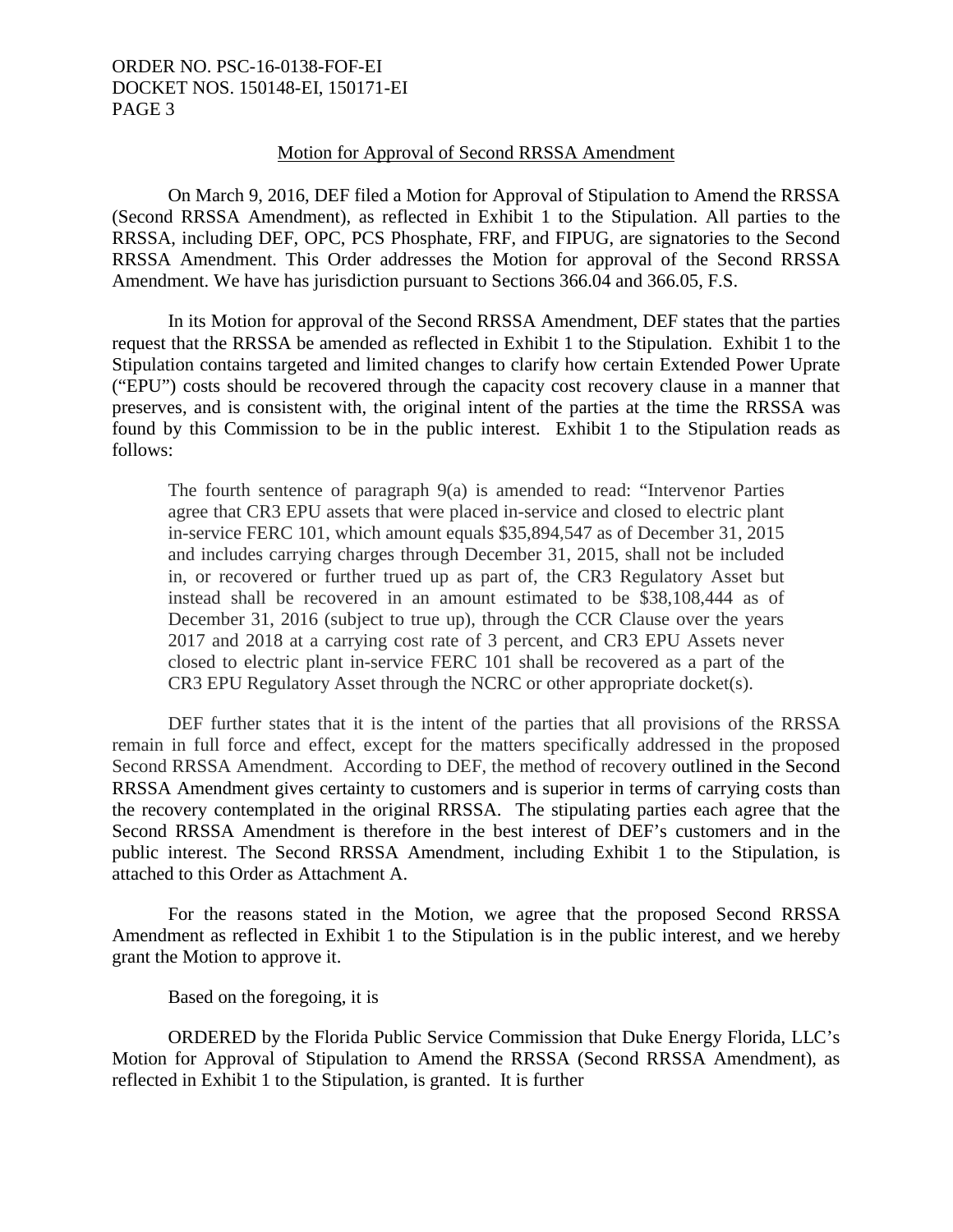# ORDER NO. PSC-16-0138-FOF-El DOCKETNOS. 150148-EI, 150171-EI PAGE<sub>4</sub>

ORDERED that the Stipulation to Amend the RRSSA (Second RRSSA Amendment), as reflected in Exhibit 1 to the Stipulation and attached hereto as Attachment A, is approved. It is further

ORDERED that Attachment A to this Order is incorporated herein by reference. It is further

ORDERED that these dockets shall remain open through completion of this Commission's review of the actual costs of the nuclear asset-recovery bond issuance conducted pursuant to Section 366.95(2)(c)5., F.S., and the Financing Order.

By ORDER of the Florida Public Service Commission this 5th day of April, 2016.

Canlotta SStaupper

**CARLOTTA S. STAUFFER** Commission Clerk Florida Public Service Commission 2540 Shumard Oak Boulevard Tallahassee, Florida 32399 (850) 413-6770 www. floridapsc.com

Copies furnished: A copy of this document is provided to the parties of record at the time of issuance and, if applicable, interested persons.

RG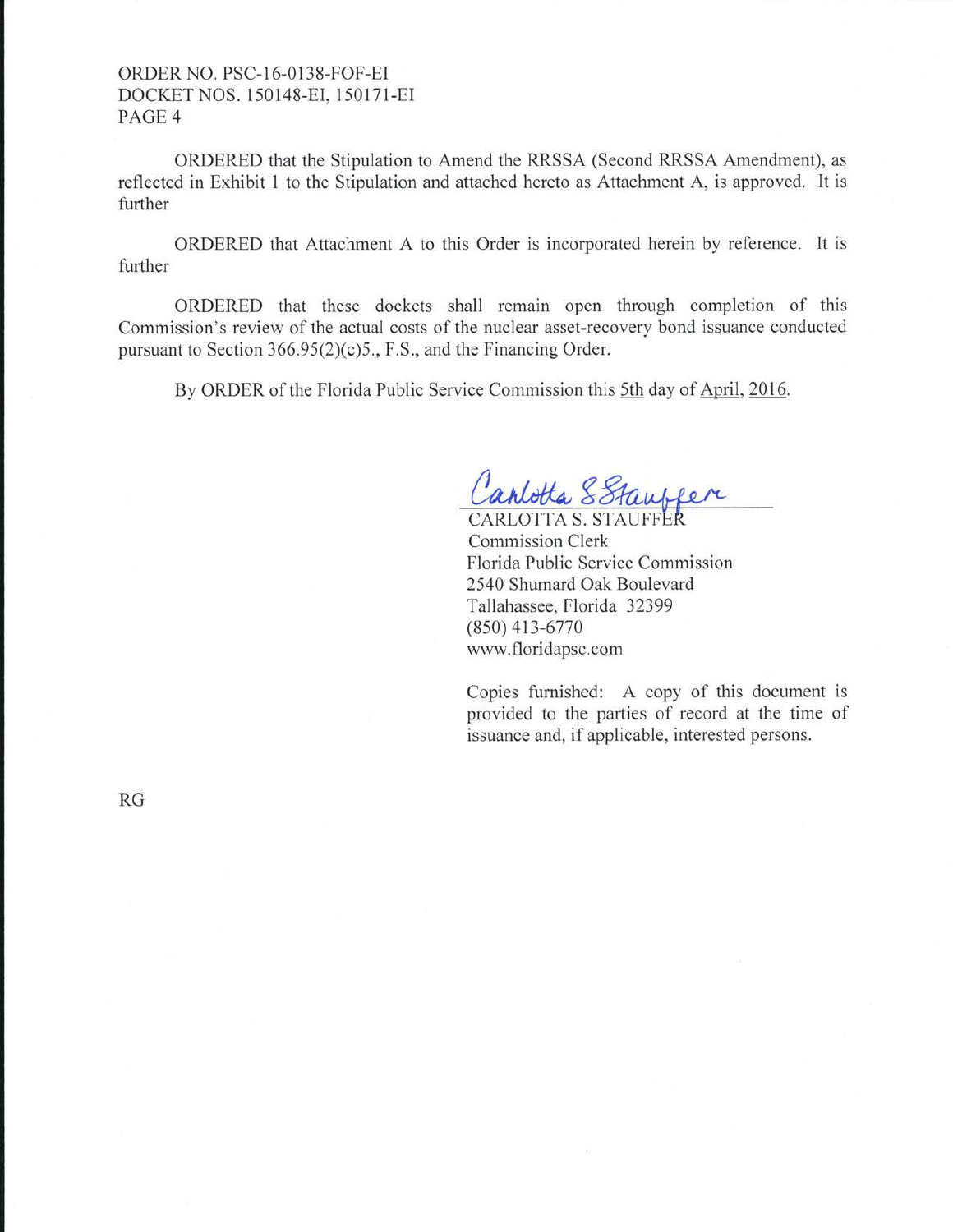#### NOTICE OF FURTHER PROCEEDINGS OR JUDICIAL REVIEW

 The Florida Public Service Commission is required by Section 120.569(1), Florida Statutes, to notify parties of any administrative hearing or judicial review of Commission orders that is available under Sections 120.57 or 120.68, Florida Statutes, as well as the procedures and time limits that apply. This notice should not be construed to mean all requests for an administrative hearing or judicial review will be granted or result in the relief sought.

 Any party adversely affected by the Commission's final action in this matter may request: 1) reconsideration of the decision by filing a motion for reconsideration with the Office of Commission Clerk, 2540 Shumard Oak Boulevard, Tallahassee, Florida 32399-0850, within fifteen (15) days of the issuance of this order in the form prescribed by Rule 25-22.060, Florida Administrative Code; or 2) judicial review by the Florida Supreme Court in the case of an electric, gas or telephone utility or the First District Court of Appeal in the case of a water and/or wastewater utility by filing a notice of appeal with the Office of Commission Clerk, and filing a copy of the notice of appeal and the filing fee with the appropriate court. This filing must be completed within thirty (30) days after the issuance of this order, pursuant to Rule 9.110, Florida Rules of Appellate Procedure. The notice of appeal must be in the form specified in Rule 9.900(a), Florida Rules of Appellate Procedure.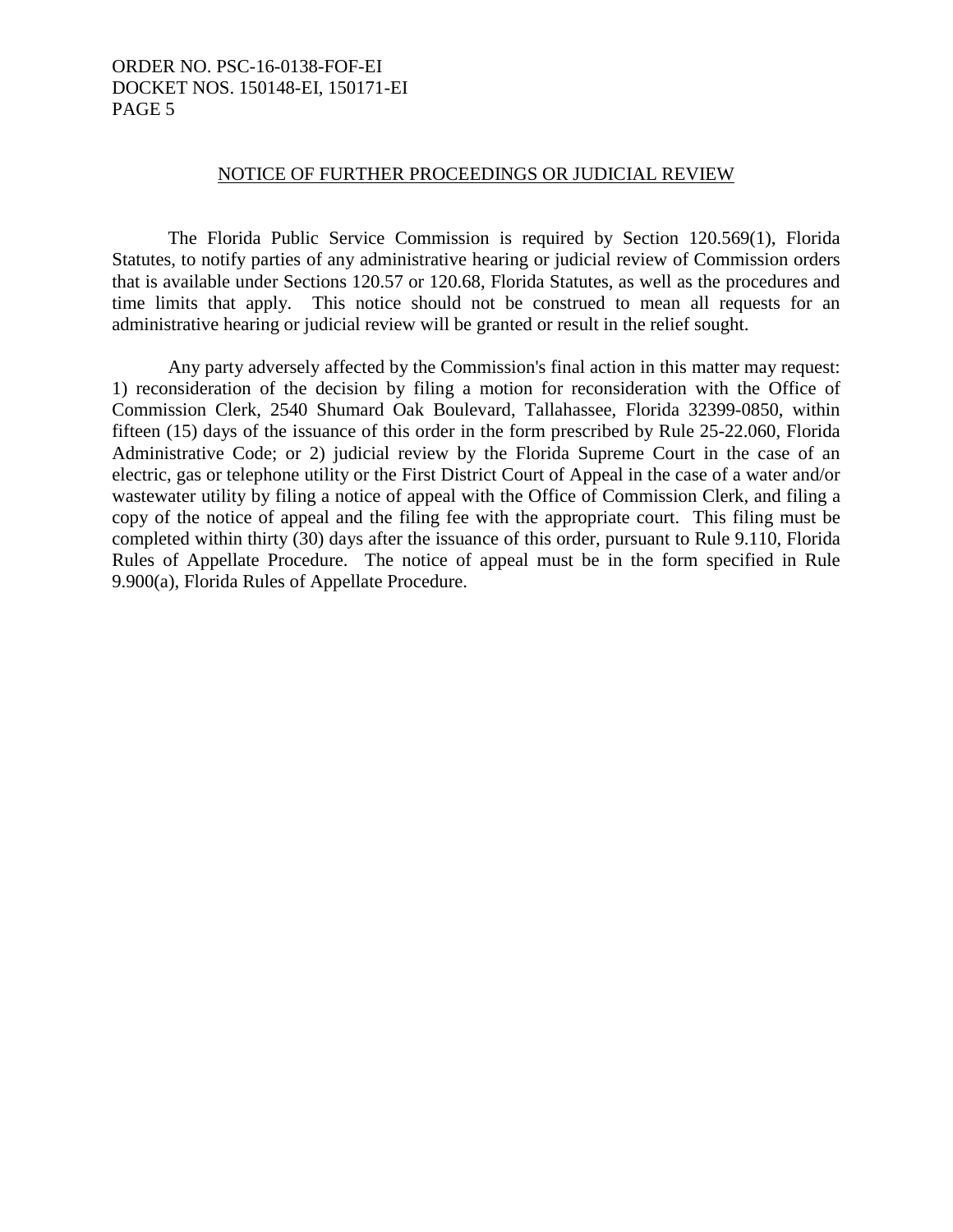Stipulation of Parties to Amend RRSSA (Second RRSSA Amendment) Attachment to Motion Dockets 150148 and 150171

#### Attachment to Motion - Stipulation to Amend RRSSA

- 1. The signatories to the RRSSA agree to and approve the Second RRSSA Amendment, attached to this Stipulation as Exhibit 1. The signatories agree that the Second RRSSA Amendment contains changes to clarify the recovery of certain CR3 EPU related charges. The signatories, by executing this Stipulation, agree that paragraph 22 of the RRSSA, which requires that "no provision may be changed or altered without the consent of each signatory Party in a written document duly executed by all Parties to this Revised and Restated Settlement Agreement" is fully satisfied.
- 2. Except as set forth in the Second RRSSA Amendment attached as Exhibit 1 to this Stipulation, the Parties do not intend to affect the intent, or the provisions, of the RRSSA.
- 3. This Stipulation may be executed in counterpart originals, and a facsimile or PDF email of any original signature shall be deemed an original.

In Witness Whereof, the signatories to the RRSSA evidence their acceptance and agreement with the provisions of this Stipulation and the Second RRSSA Amendment by their signatures below.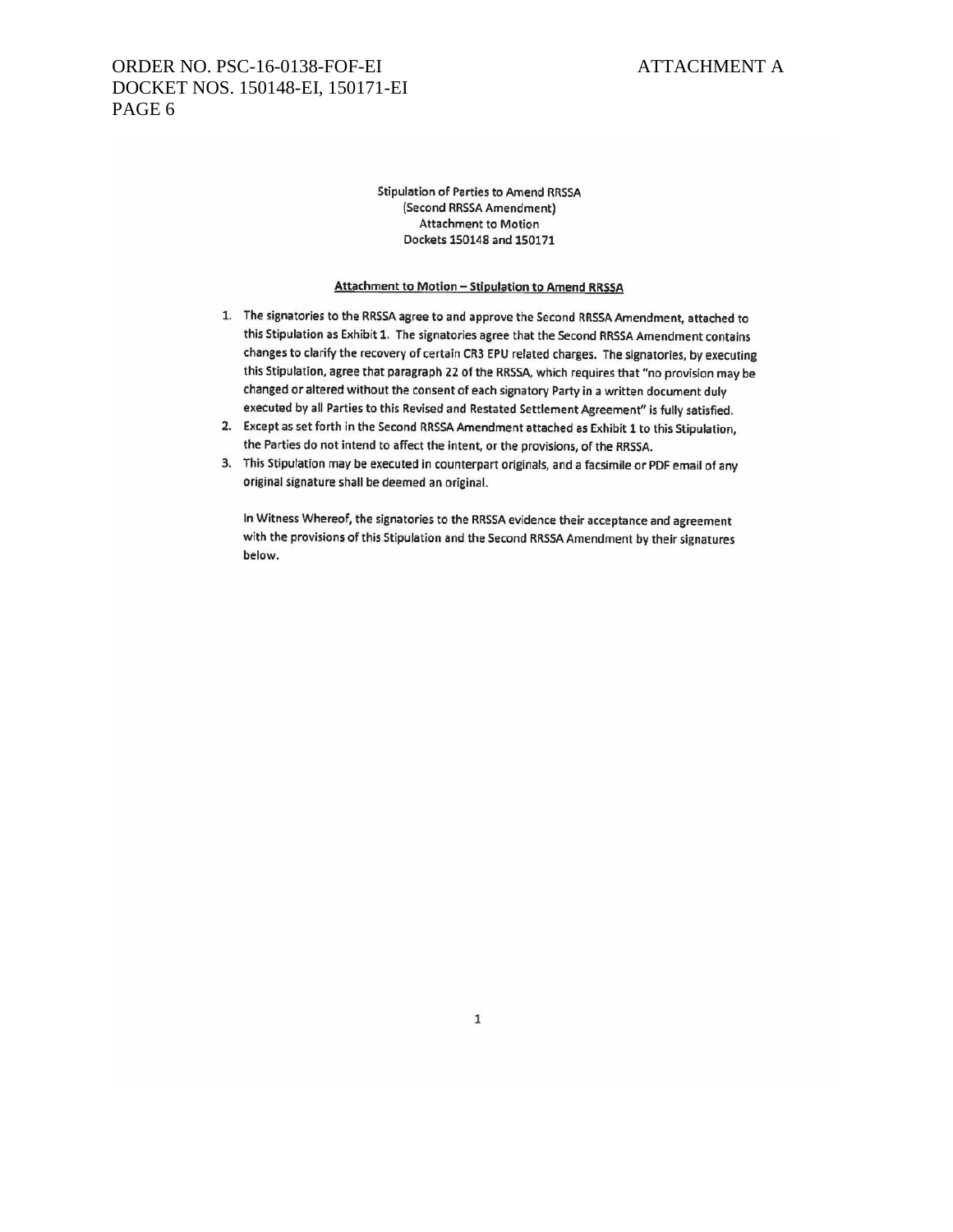Stipulation of Parties to Amend RRSSA (Second RRSSA Amendment) Attachment to Motion Dockets 150148 and 1S0171

Duke Energy Florida, LlC

ar By: anne <sup>~</sup>

Dianne M. Triplett P.O. Box 14042 St. Petersburg, FL 33733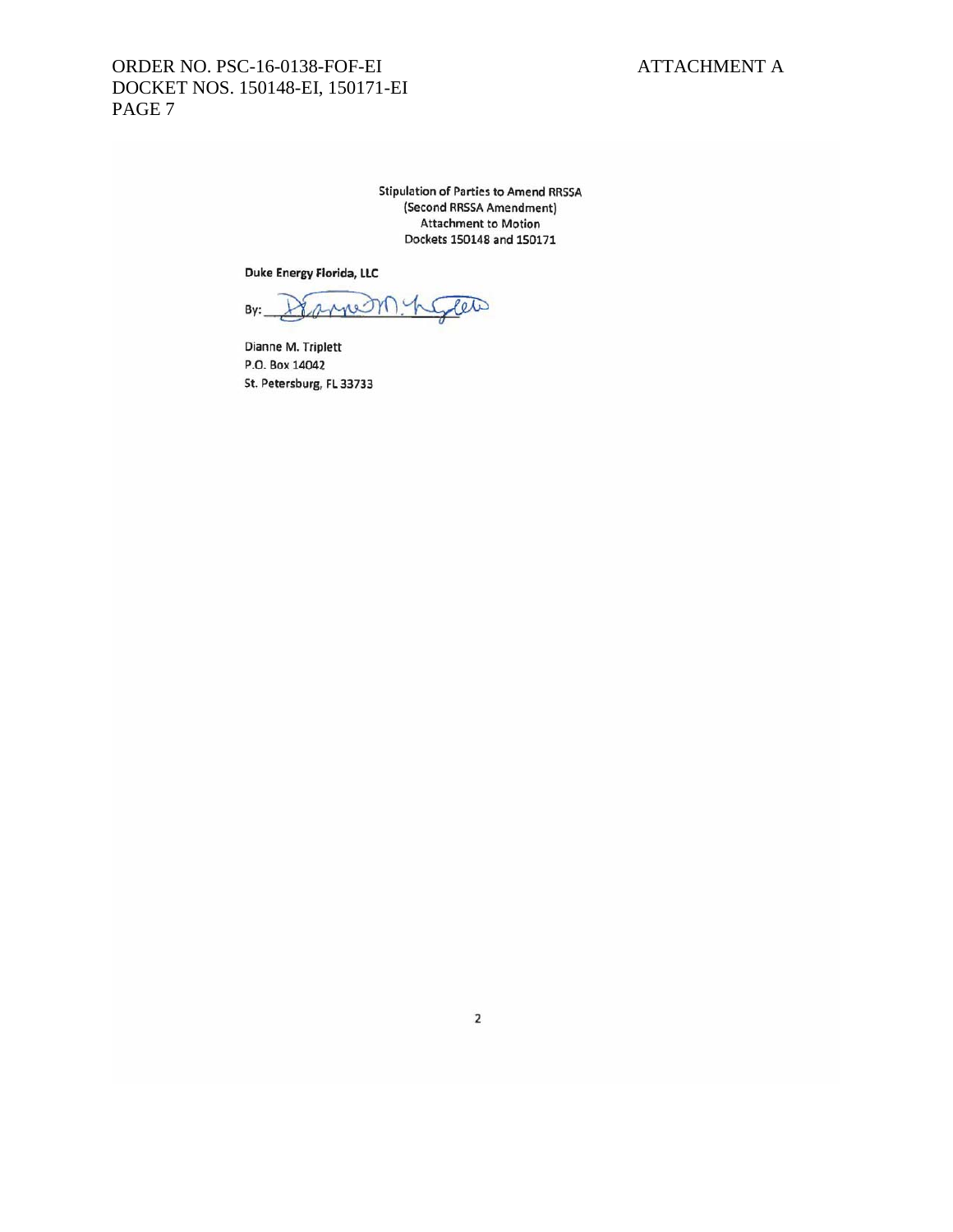Stipulation of Parties to Amend RR5SA (Second RRSSA Amendment) Attachment to Motion Dockets 150148 and 150171

Office of Public Counsel By: WA

J. R. Kelly, Esq. Charles Rehwinkel, Es 111 W. Madison St., Room 812 Tallahassee, FL 32399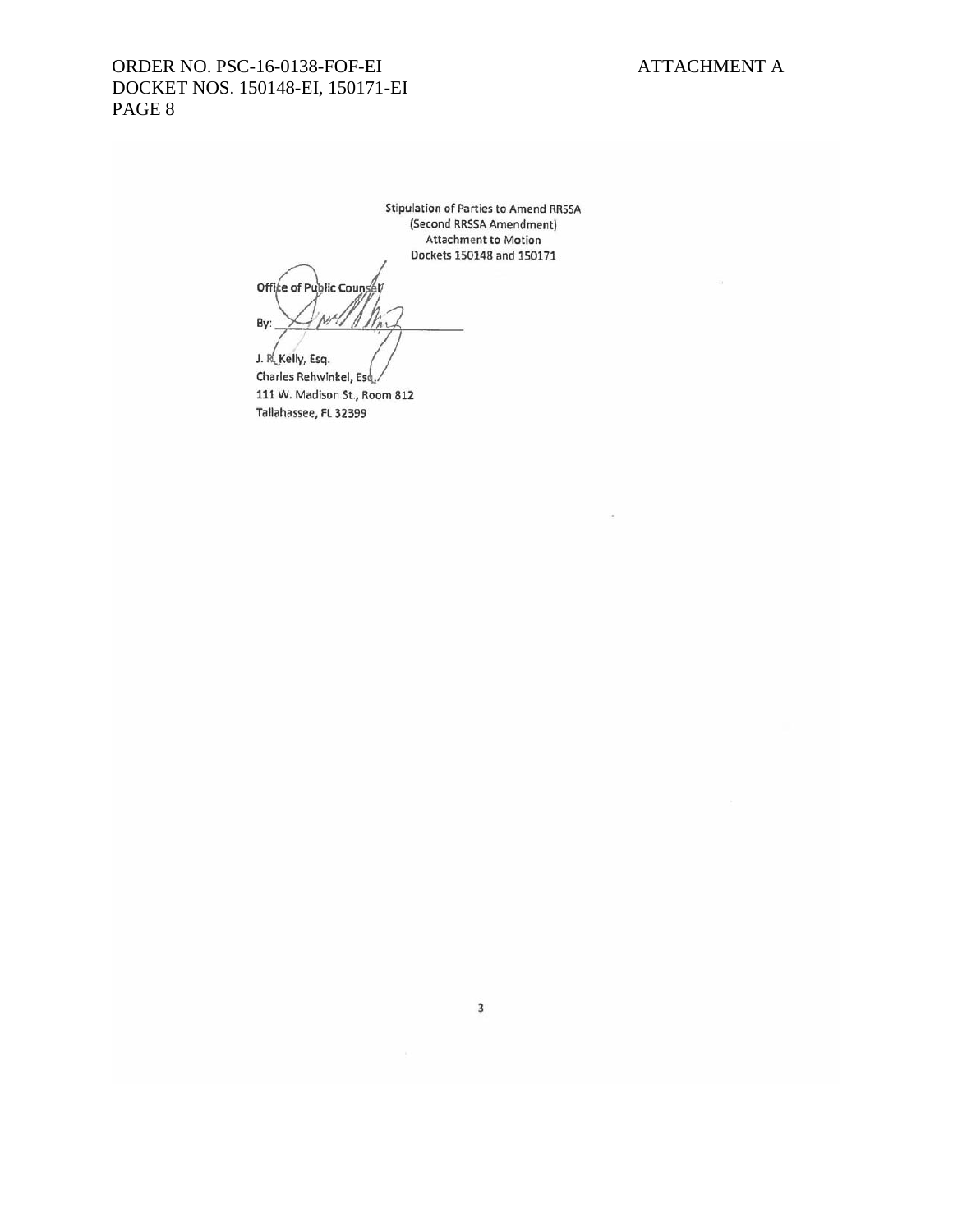Stipulation of Parties to Amend RRSSA (Second RRSSA Amendment) Attachment to Motion Dockets 150148 and 1S0171

Florida Industrial Power Users Group

Elmill By: March 8, 2016 Jon C. Moyle, Bsq.

Moyle law Firm 118 North Gadsden Street Tallahassee, FL32301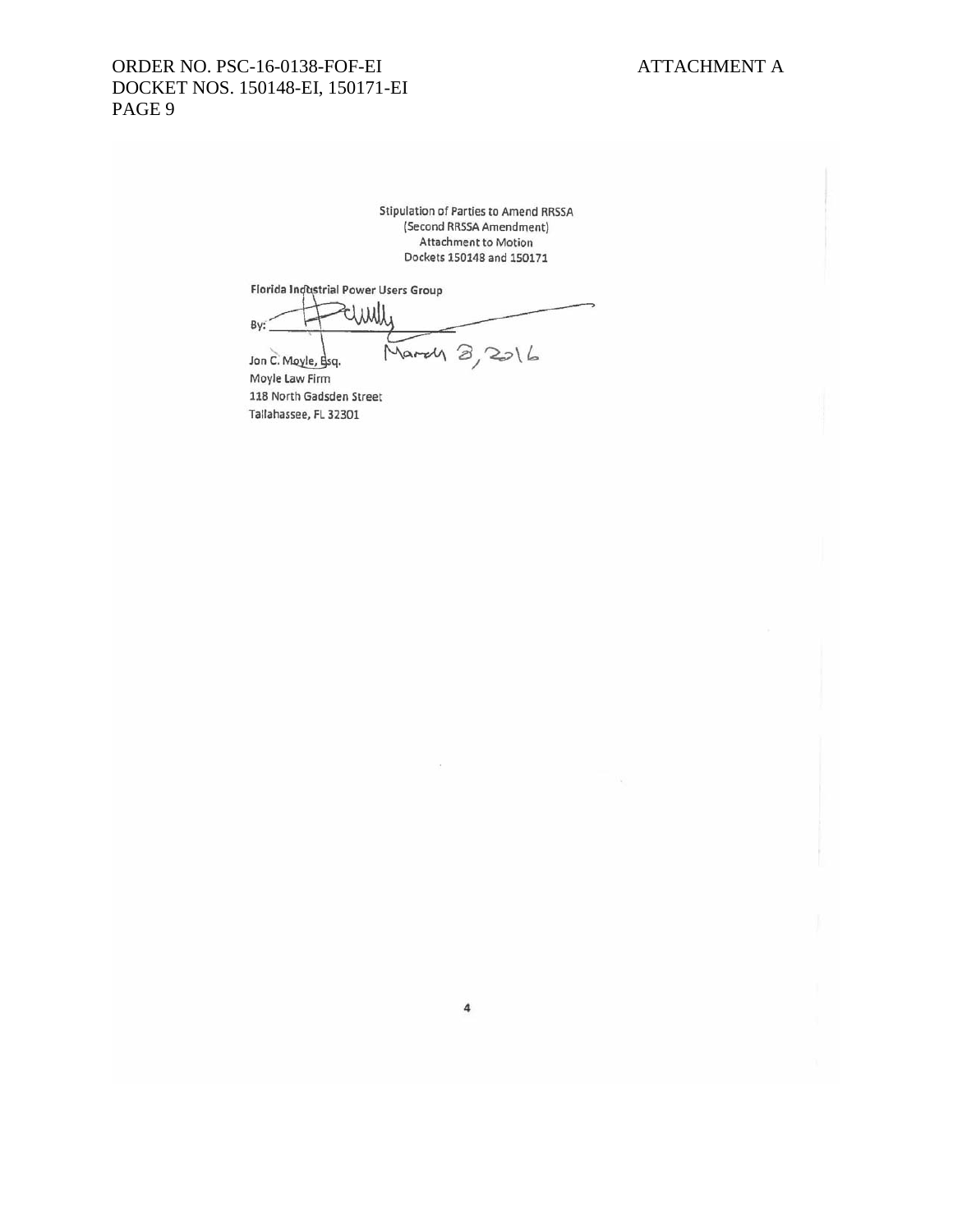Stipulation of Parties to Amend RRSSA (Second RRSSA Amendment) Attachment to Motion Dockets 150148 and 150171

White Spyings Agricultural Chemicals, Inc. By: **JAnes** 

Janyes W. Brew, Esquire Støne Mattheis Xenopoulos & Brew, LC 25 Thomas Jefferson St., NW Eighth Floor, West Tower Washington, DC 20007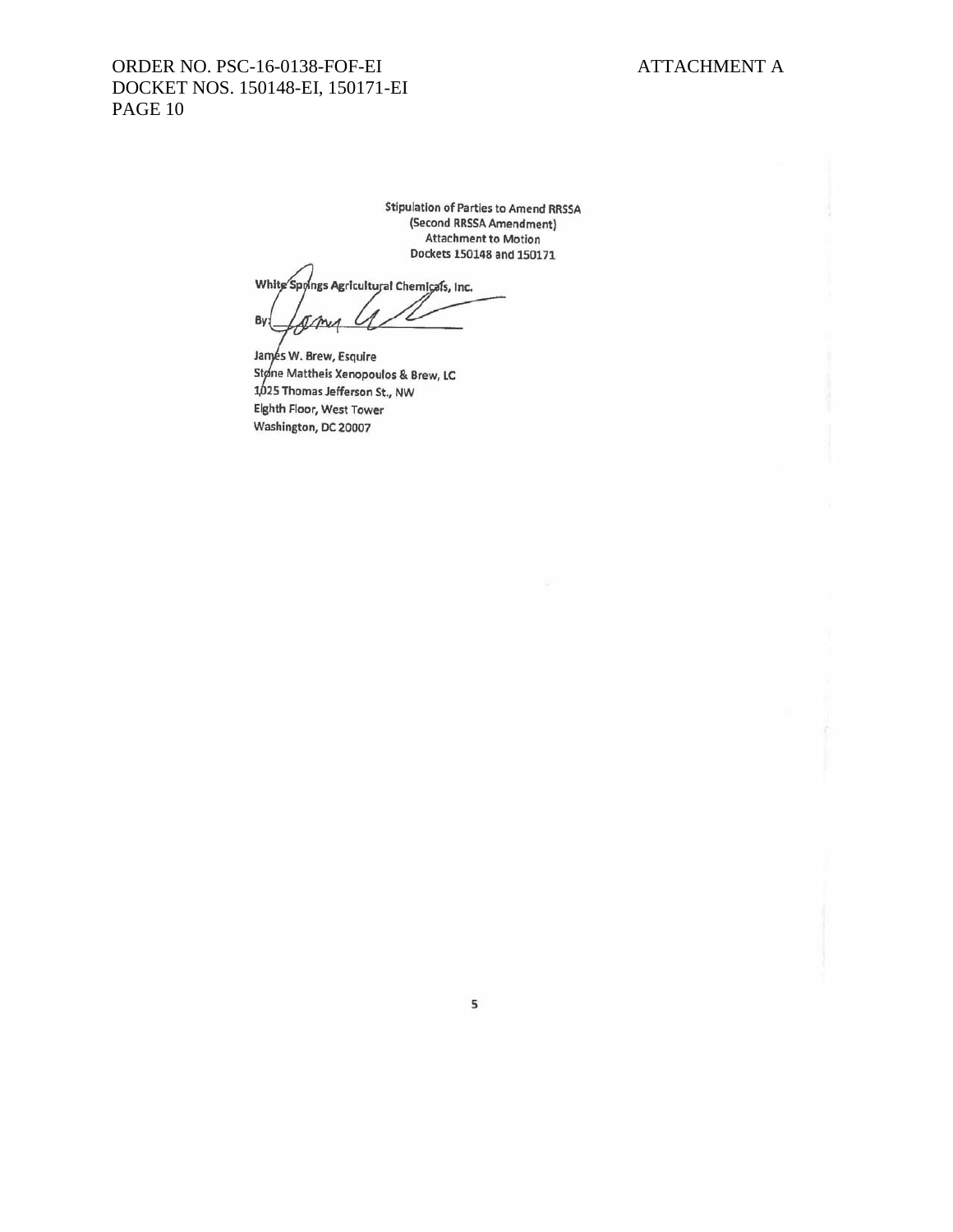Stipulation of Parties to Amend RRSSA (Second RRSSA Amendment) Attachment to Motion Dockets 150148 and 150171

Florida Retail Federation

By: Rober 11. Q Write I

Robert Scheffel Wright John T. LaVia III Gardner, Sist, Bowden, Bush, Dee, LaVia & Wright, P.A. 1300 Thomaswood Drive Tallahassee, FL 32308